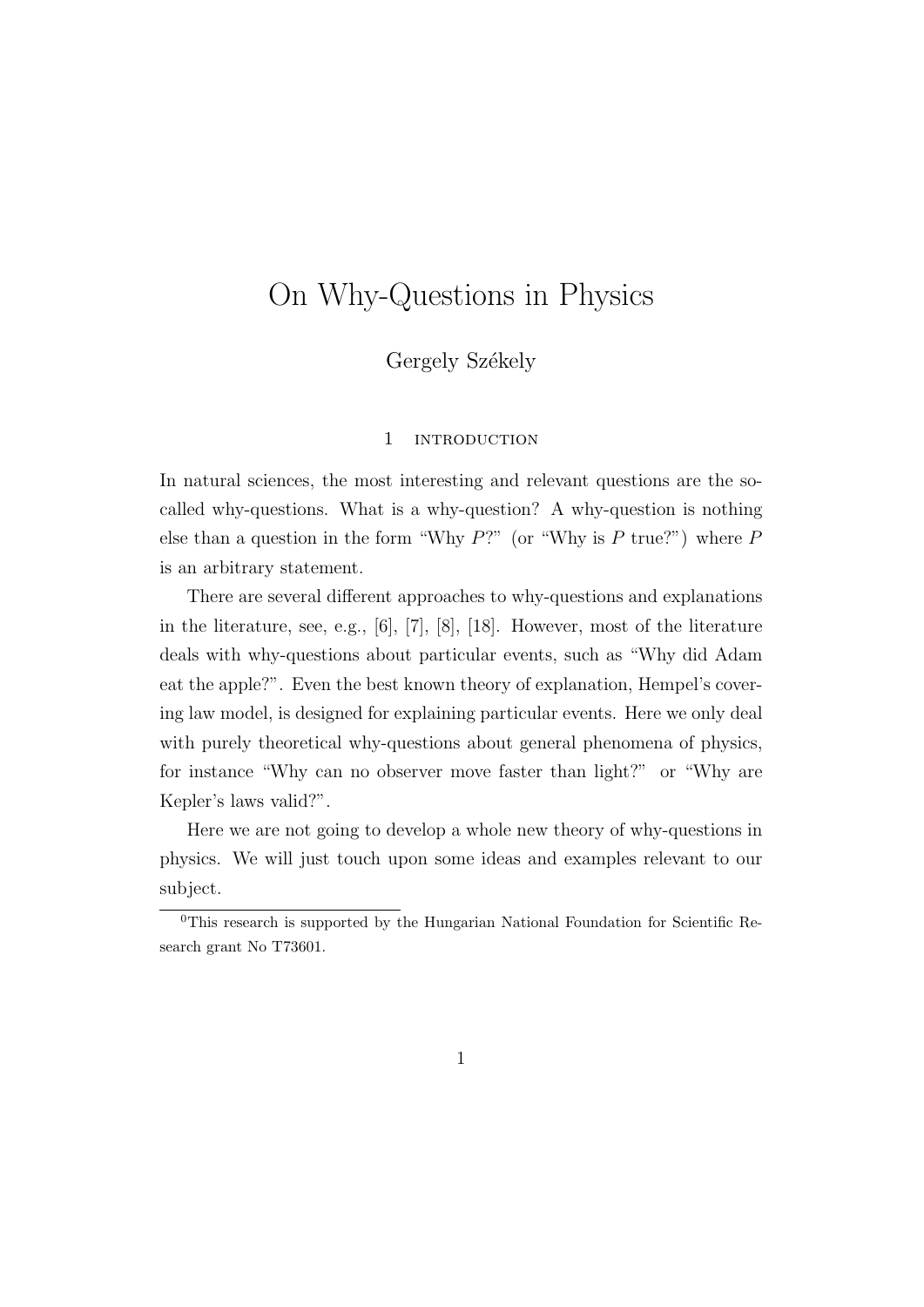#### 2 answering why-questions

How to answer a why-question? For example, let NoFTL be the statement "No observer can move faster than light," which is one of the several astonishing predictions of relativity. As it is a statement that hard to believe, it is natural to ask why we think it is true. The standard answers to the question "Why NoFTL?" are

- 1. "NoFTL is true because the 4-dimensional Minkowski spacetime over R (the field of real numbers) is a good model of our physical world; and in this model NoFTL is valid."
- 2. "NoFTL is an axiom (of Special Relativity)."

Neither of these answers is satisfactory to a logician. The problem with the first is that it refers to one particular model and not to a list of axioms. The second does not really answer the question, it is a kind of "just because" answer.

How to give satisfactory answers to why-questions in physics? First of all to answer the question "Why  $P$ ?", we need a formal language in which we can formulate  $P$  and the possible answers to it. Let us fix one such language.<sup>1</sup> The *possible answers* to the question "Why  $P$ ?" are consistent theories which do not contain  $P$  as an axiom.<sup>2</sup> Here we do not require theories to be deductively closed systems, as we would like to separate the assumptions of the theory from its consequences. Hence we use the term theory as a

<sup>&</sup>lt;sup>1</sup>Every concept we introduce here is relative to a fixed language in which  $P$  can be formulated.

<sup>&</sup>lt;sup>2</sup>It is important that we restrict our definition to possible answers to why-questions in physics because, for example, in mathematics the possible answers to why-questions are usually proofs and not theories. See, e.g., [15].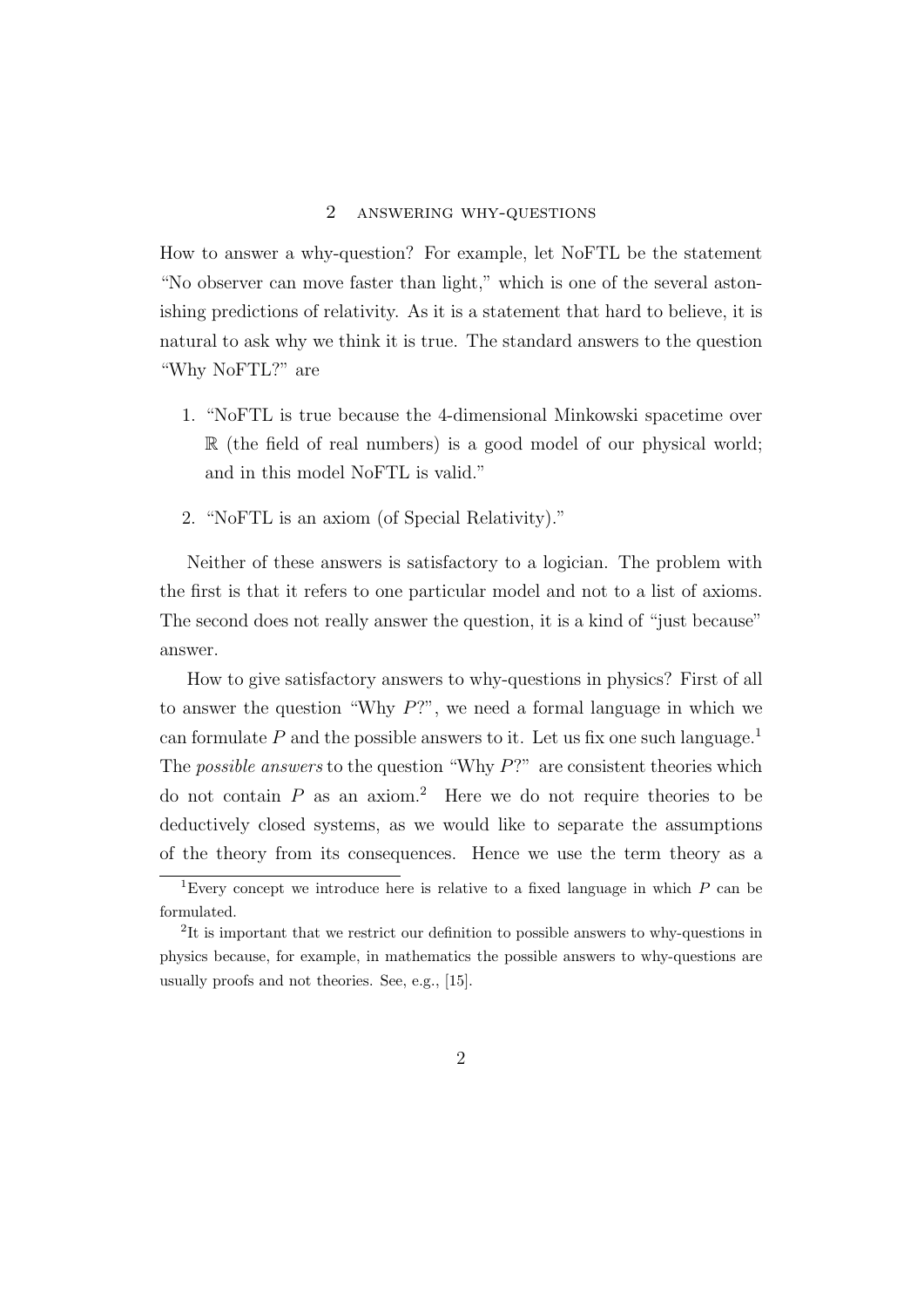synonym for axiom system. Let us call a possible answer acceptable answer if it implies P.

To present some examples of acceptable answers to the question "Why NoFTL?", let us consider the following two-sorted first-order language:

$$
{Q, +, \cdot, <; B, \text{IOb}, \text{Ph}; \text{W}}
$$

where Q is the sort of quantities and B is the sort of bodies;  $\cdot$  and  $+$  are binary function symbols and  $\lt$  is a binary relation symbol of sort  $Q$ ; IOb (inertial observers) and Ph (light signals or photons) are unary relation symbols of sort  $B$ ; and W (the world-view relation) is a 6-ary relation symbol of the type  $B \times B \times Q \times Q \times Q \times Q$ . Relations  $\mathsf{IOb}(o)$  and  $\mathsf{Ph}(b)$  are translated as "*o* is an inertial observer," and " $b$  is a photon," respectively. We use the world-view relation W to speak about coordinatization by translating  $W(o, b, x, y, z, t)$ as "observer o coordinatizes body b at spacetime location  $\langle x, y, z, t \rangle$ ," (that is, at space location  $\langle x, y, z \rangle$  and at instant t).

In this language we can define the term  $speed_o(b)$  as the speed of a body b according to observer o. Hence we can formulate that no observer can move faster than light. Moreover, we can prove the following:

 $\mathsf{SpecRel} \models \forall o, o', p \ \mathsf{IOb}(o) \land \mathsf{IOb}(o') \land \mathsf{Ph}(p) \implies \mathit{speed}_o(o') < \mathit{speed}_o(p),$ 

where SpecRel is the consistent axiom system of the following axioms:

AxField: The quantity part  $\langle Q; +, \cdot, \cdot \rangle$  is an ordered field.

AxSelf: Every observer coordinatizes itself at a coordinate point if and only if its space component is the origin, that is, space location  $(0, 0, 0)$ .

AxPh: The speed of light signals is 1 according to every inertial observer.

AxEv: Every inertial observer coordinatizes the very same set of events.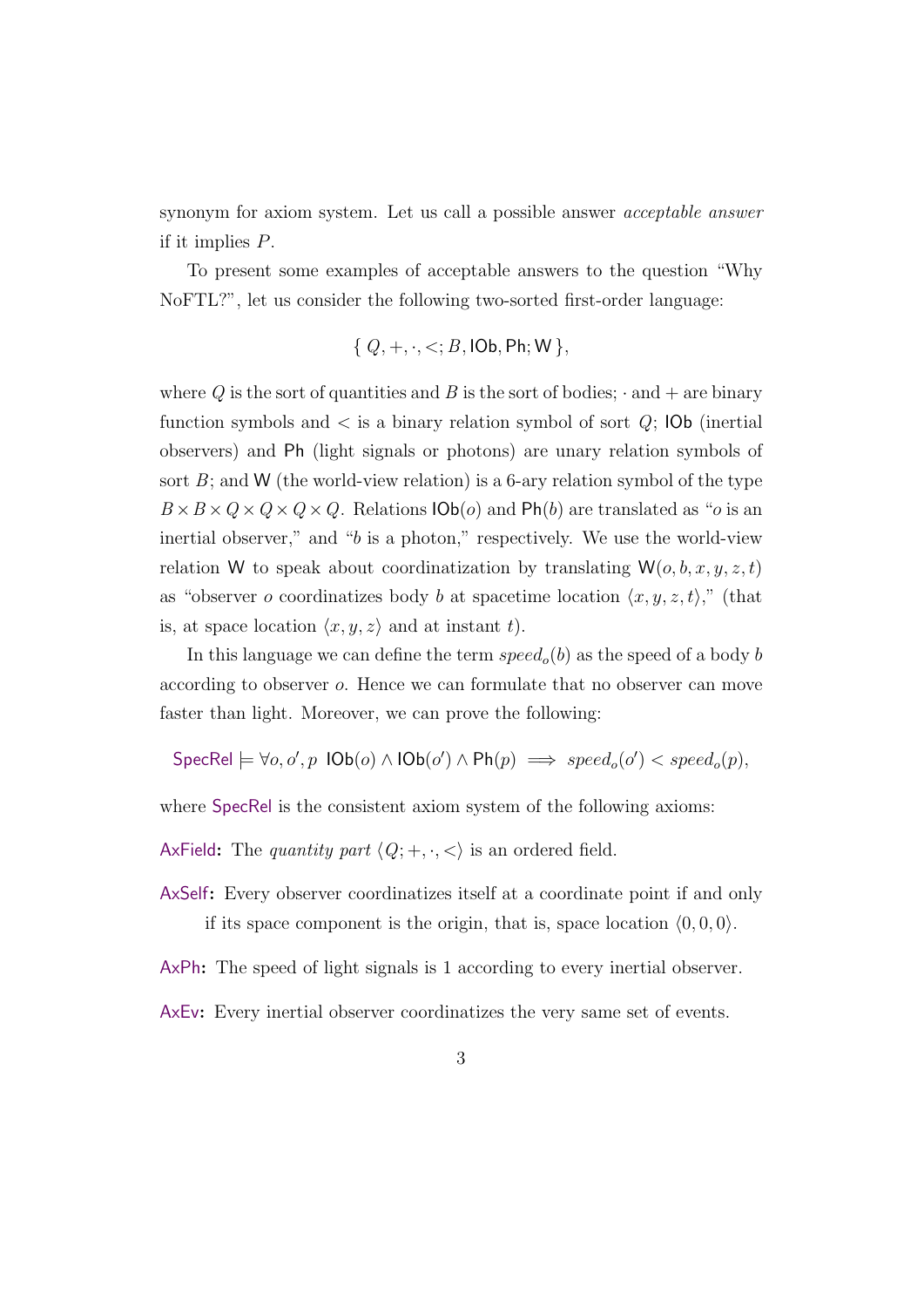AxSymd: Inertial observers agree as for the spatial distance between events if these events are simultaneous for both of them.

For the formulation of these concepts and axioms, see, e.g., [5]. So SpecRel is an acceptable answer to the question "Why NoFTL?", see [5, Thm.1].

# 3 how to compare the different answers

How to get better and better answers to a certain why-question? The basic idea is that "the less it assumes, the better an answer is." Let us try to make this idea more precise by introducing the following concepts:

- 1. Th<sub>2</sub> is nonworse than  $Th_1$  as an answer to the question "Why P?" if all the formulas of  $Th_2$  are consequences of  $Th_1$ , that is,  $Th_1$  implies  $\varphi_2$  for any formula  $\varphi_2 \in Th_2$ .
- 2. Th<sub>2</sub> is piecewise nonworse than  $Th_1$  as an answer to the question "Why" P?" if for any formula  $\varphi_2 \in Th_2$  there is  $\varphi_1 \in Th_1$  such that  $\varphi_1$  implies  $\varphi_2$ .

It is easy to see the following:

- 1. Both concepts above are preorders on sets of formulas, that is, they are transitive and reflexive relations.
- 2. Th<sub>2</sub> is a piecewise nonworse answer than  $Th_1$  if  $Th_2 \subseteq Th_1$ .
- 3.  $Th_2$  is a nonworse answer than  $Th_1$  if it is piecewise nonworse.

Let us say that  $Th_2$  is *(piecewise) better* than  $Th_1$  if it is (piecewise) nonworse and nonequivalent according to the equivalence relation defined by the corresponding preorder.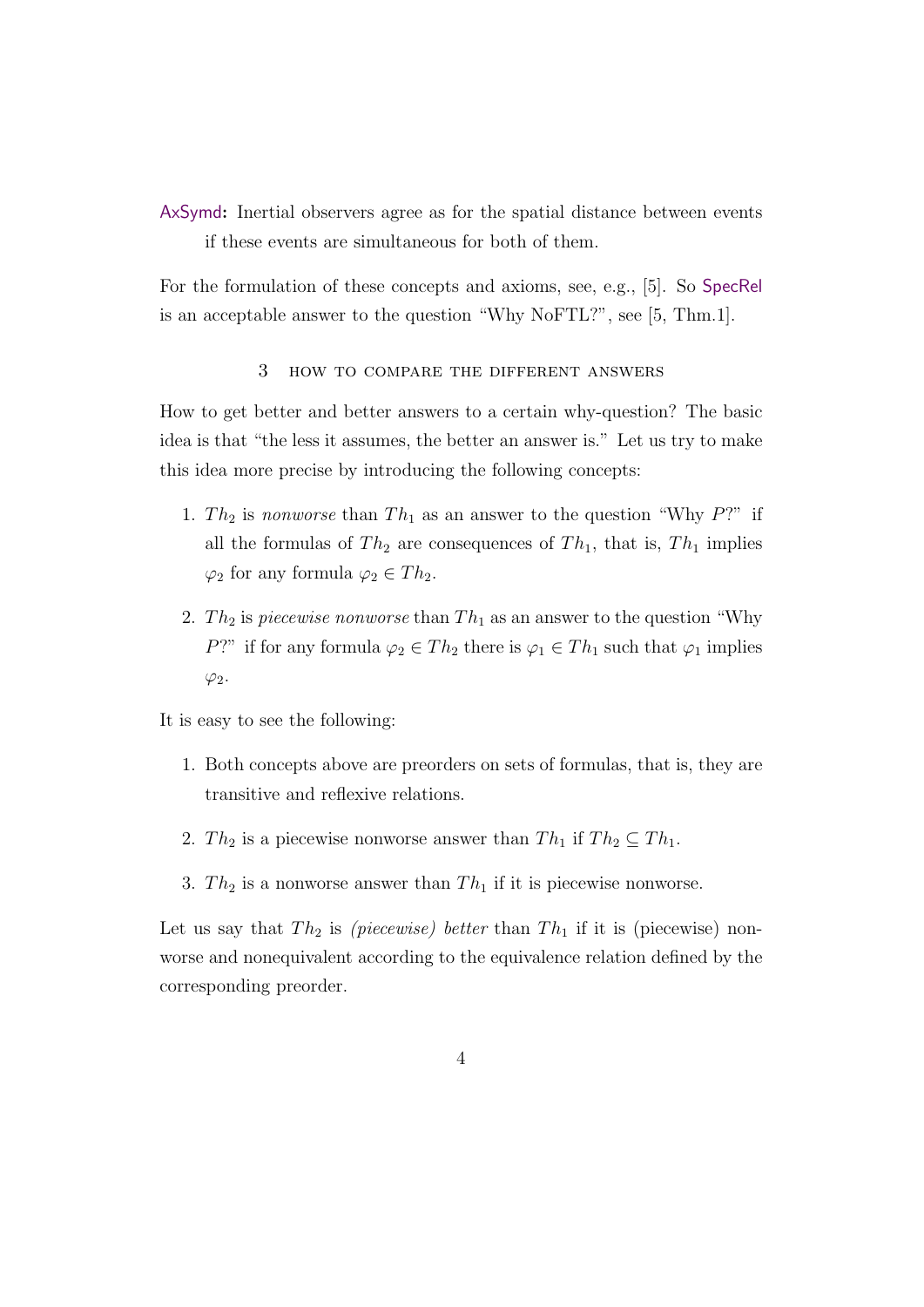These definitions fit in with the following idea of Michael Friedman [6]: "Science increases our understanding of the world by reducing the total number of independent phenomena that we have to accept as ultimate or given."

To present another example, let us note that the following theorem can also be proved:

$$
\mathsf{SpecRel}_0 \models \forall o, o', p \ \mathsf{IOb}(o) \land \mathsf{IOb}(o') \land \mathsf{Ph}(p) \implies \mathit{speed}_o(o') < \mathit{speed}_o(p),
$$

where  $SpecRel_0$  consists of the following four axioms only: AxField, AxSelf, AxPh and AxEv. Hence  $SpecRel_0$  is a piecewise better answer to the question "Why NoFTL?" than SpecRel. Further answers to this question, which are not comparable to  $\text{SpecRel}_0$  according to the preorders above, can be found in [13, Thms. 3 and 5].

Let us note that, according to the definition above, a theory consisting of two (nonequivalent) axioms is a piecewise better answer than a theory consisting of their conjunction. That is a nice property as it makes the introduction of the following concept possible. Let us say that a possible answer to the question "Why P?" is pointless if there is a piecewise better answer which contains  $P$  as an axiom. Accordingly, the conjunction of Kepler's laws and Boyle's law is a pointless answer to the question "Why Kepler's laws are valid?". So it eliminates a problem that motivated Hempel to introduce his covering law model only for the explanation of particular events, see [7].

# 4 general answers

In the previous section, we dealt with answers to one particular question. However, in physics it is a general desire to search for unified theories, that is, theories answering more questions. So a good answer in physics is char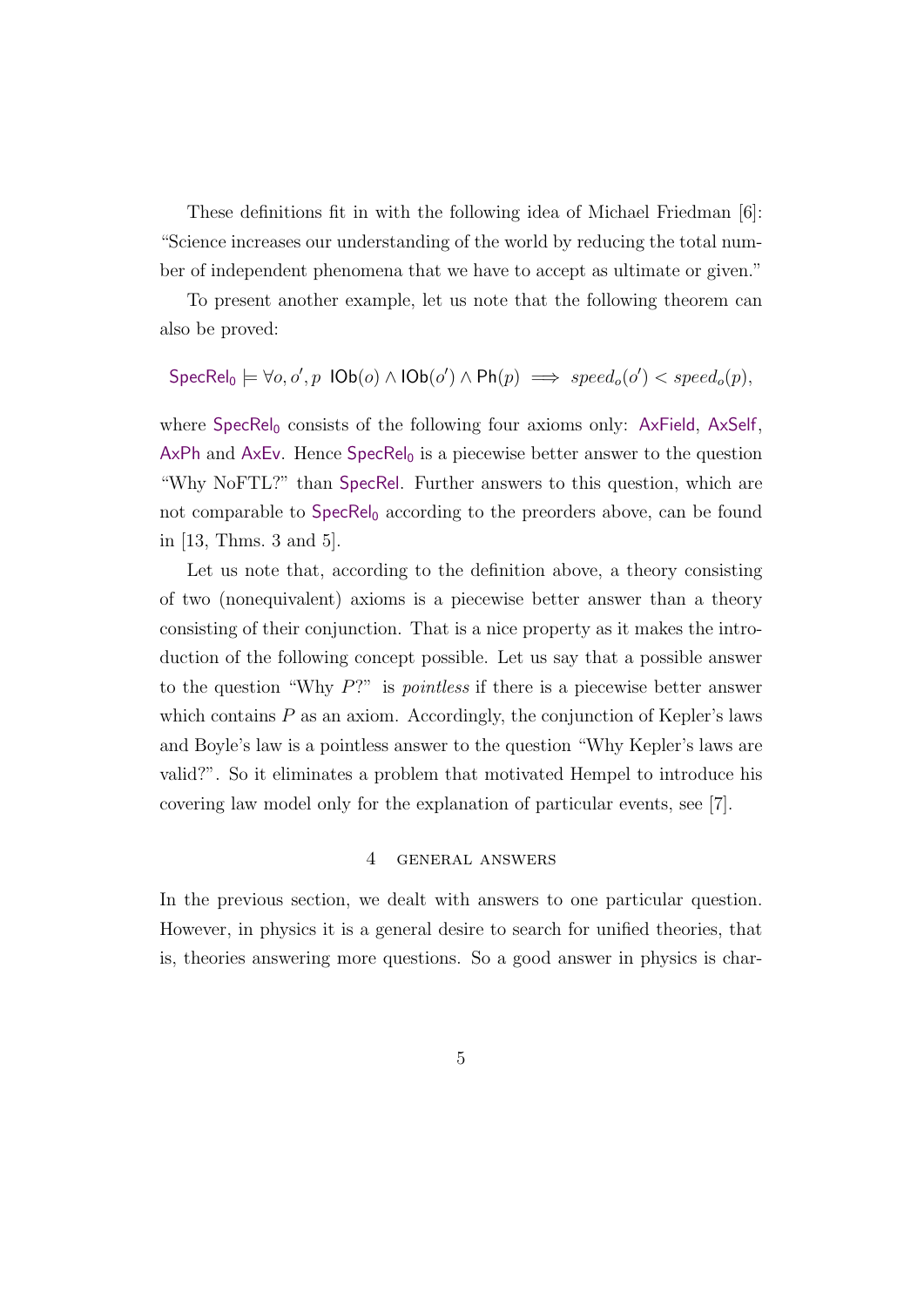acterized by assuming little, but implying a lot.<sup>3</sup>

The unification of theories is the point where we have to leave the convenience of fixed languages and search for suitable unification of the languages of the theories in question, too. For example, the juxtaposition of the axioms of relativity and quantum theories in their combined language will result in one theory but it will not solve the problem of their reconciliation. Though it will be consistent (as its parts are consistent) and will imply all the prediction of relativity and quantum theories, it will not be what we mean by a unified theory. To achieve a truly unified theory, we need a richer language in which we can formulate the interrelations between the concepts of these theories. However, unifying the languages in an appropriate way and formulating new axioms in this unified language to establish the interrelations between their concepts such that the unified theory has new experimentally testable predictions is a very difficult task. Unifying theories is the subject of amalgamating theories in algebraic logic, see, e.g., [10].

# 5 the truth of axioms of physics

Most theories of why-questions require the explanations to be true, see, e.g., [7]. However, it is a fundamental requirement of a physical theory to be experimentally testable, hence refutable. So in physics we do not know whether an axiom is true or not, we just presume so. Therefore, if we require the explanations to be true, we will never ascertain whether our theory is really an explanation or not. Hence in the case of why-questions of physics, it is better not to require the axioms to be true.

For example, if we required the axioms of physics to be true, we could not

<sup>3</sup>Of course there are other desired requirements of a physical theory, such as simplicity and comprehensibility of the axioms or experimental testability. However, it is not easy to define these concepts precisely if it is possible at all.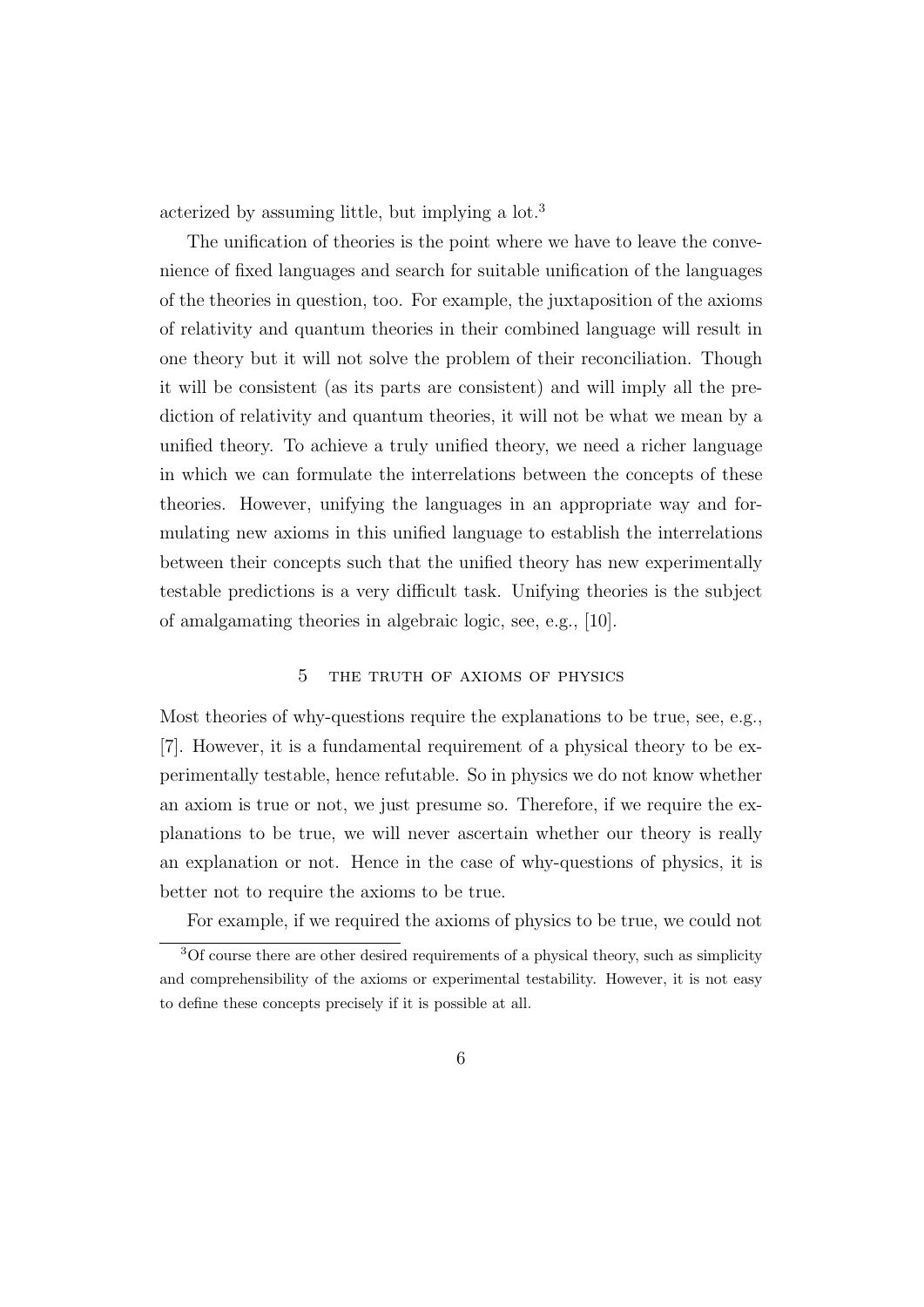say that Newton's theory is an explanation of Kepler's laws because Newton's theory is refuted by some experimental facts. $4$  That would be inconvenient as Newton's theory is the standard example in the literature for explanation of Kepler's laws. Hence it is better to treat the axioms as possible truths and treat the matter only in conditional, that is, an answer to the question "Why  $P$ ?" means that "If the theory is true, then so is  $P$ ." In this sense it is still meaningful to say that Newton's theory explains Kepler's laws. And according to the above definition Newton's theory is an acceptable answer to the question "Why Kepler's laws are valid?".

#### 6 some further examples

We can take the Twin Paradox  $(TwP)$  and ask "Why  $TwP$ ". In the language of SpecRel, we cannot formulate the full version of TwP only its inertial approximation called the Clock Paradox (ClP). Here we only concentrate on TwP but for similar investigation of ClP see [16], [17]. To formulate the full version of TwP we have to extend the language above for accelerated (that is, non-inertial) observers, which is done by adding one more unary relation for accelerated observers on the sort of bodies. In this language we can formulate TwP, see [11], [16]. Let us denote the formulated version of TwP as TwP.

The most natural axiom to assume about accelerated observers is the following:

AxCmv: At each moment of its world-line, every accelerated observer coordinatizes the nearby world for a short while in the same way as an inertial observer does.

<sup>4</sup>For example, the perihelion advance of Mercury is a well known experimental fact that disproves Newton's theory.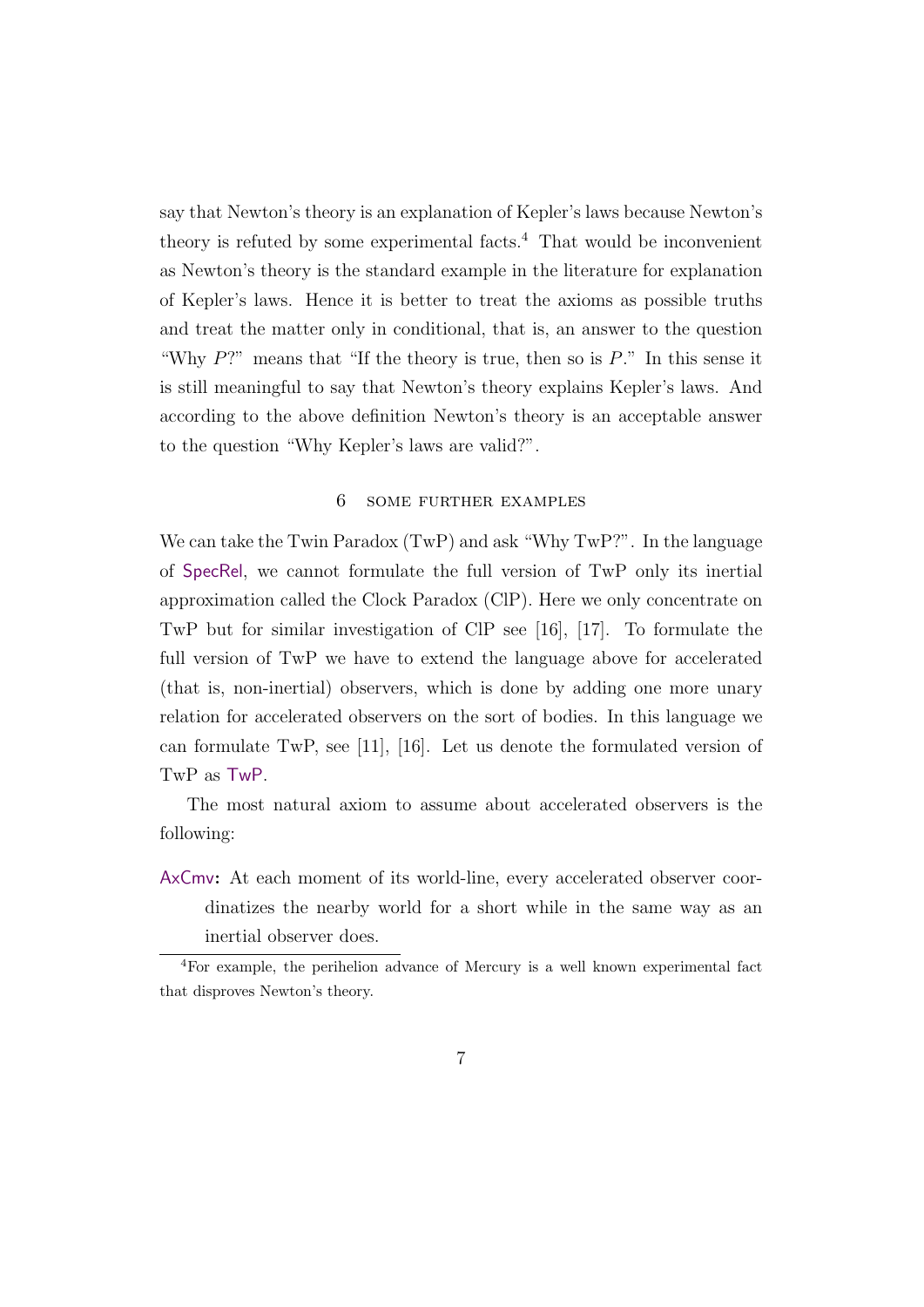For precise formulation of this axiom, see [11], [16]. Let AccRel be the axiom system consisting of AxCmv and all the five axioms of SpecRel.

Surprisingly, AccRel does not answer the question "Why TwP?". Moreover, the following can be proved:

# AccRel ∪ Th $(\mathbb{R}) \not\models$  TwP,

where  $\mathsf{Th}(\mathbb{R})$  is the whole first-order theory of real numbers, see [11]. At first sight this result suggests that the question "Why TwP?" cannot be answered within first-order logic, which would be depressing as there are weighty methodological reasons for staying within first-order logic, see, e.g., [3], [16]. However, there is a first-order axiom scheme (IND) in the above language such that AccRel together with this scheme answers the question "Why TwP?", see [11], [16].

The why-question "Why gravity slows time down?", can be answered by the theory AccRel ∪ IND and Einstein's equivalence principle, see [12], [16].

For further examples, let us consider the question of "Why does relativistic mass increase?" or "Why the sum of the rest masses of inelastically colliding inertial bodies is smaller than the rest mass of the originated inertial body?". Theories  $SpecRelDyn$  and  $SpecRelDyn^+$  are possible answers to these questions, respectively, see [4], [14], [16].

#### 7 concluding remarks

In the spirit of reverse mathematics, we have introduced a precise definition of acceptable answers to why-questions in physics and some ideas about how to compare these answers. We also presented several examples mainly from axiomatic relativity. Finally let us note that the work done by the research group of Logic and Relativity led by Andréka Hajnal and István Németi can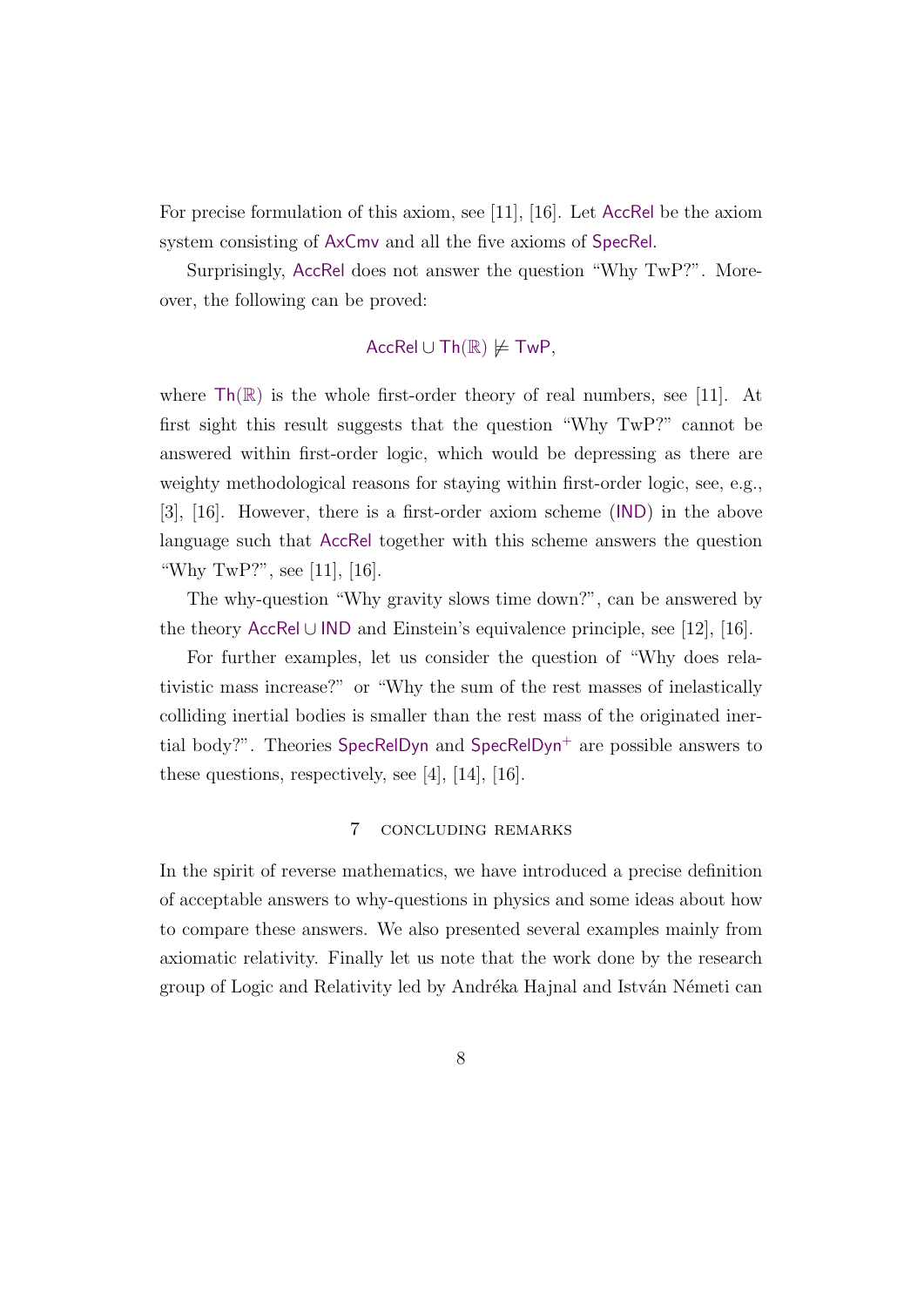be considered as providing explanations to why-questions of relativity, see references.

# **REFERENCES**

- [1] Hajnal Andréka, Judit X. Madarász, and István Németi. "Logical axiomatizations of space-time. Samples from the literature", in: Non-Euclidean geometries, volume 581 of Mathematics and Its Applications. New York: Springer, 2006, pp.155-185.
- [2] Hajnal Andréka, Judit X. Madarász, and István Németi, "Logic of space-time and relativity theory", in: Marco Aiello, Ian Pratt-Hartmann and Johan van Benthem (Eds.), Handbook of Spatial Logics. Dordrecht: Springer, 2007, pp.607-711.
- [3] Hajnal Andréka, Judit X. Madarász, and István Németi, On the logical structure of relativity theories. Research report, Alfréd Rényi Institute of Mathematics, Budapest, 2002. With contributions from Attila Andai, Gábor Sági, Ildikó Sain and Csaba Tőke. http://www.math-inst.hu/pub/algebraic-logic/Contents.html. 1312 pp.
- [4] Hajnal Andréka, Judit X. Madarász, István Németi, and Gergely Székely, "Axiomatizing relativistic dynamics without conservation postulates", in: Studia Logica 89, 2, 2008, pp.163-186.
- [5] Hajnal Andréka, Judit X. Madarász, István Németi, and Gergely Székely, Vienna Circle and Logical Analysis of Relativity Theory, in: this volume.
- [6] Michael Friedman, "Explanation and Scientific Understanding", in: The Journal of Philosophy 71, 1, 1974, pp.5-19.
- [7] Carl G. Hempel and Paul Oppenheim, "Studies in the Logic of Explanation", in: Philosophy of Science 15, 2, 1948, pp.135-175.
- [8] Jaakko Hintikka and Ilpo Halonen, "Semantics and Pragmatics for Why-Questions", in: The Journal of Philosophy 92, 12, 1995, pp.636-657.
- [9] Judit X. Madarász. Logic and Relativity (in the light of definability theory). PhD thesis, Eötvös Loránd Univ., Budapest, 2002.